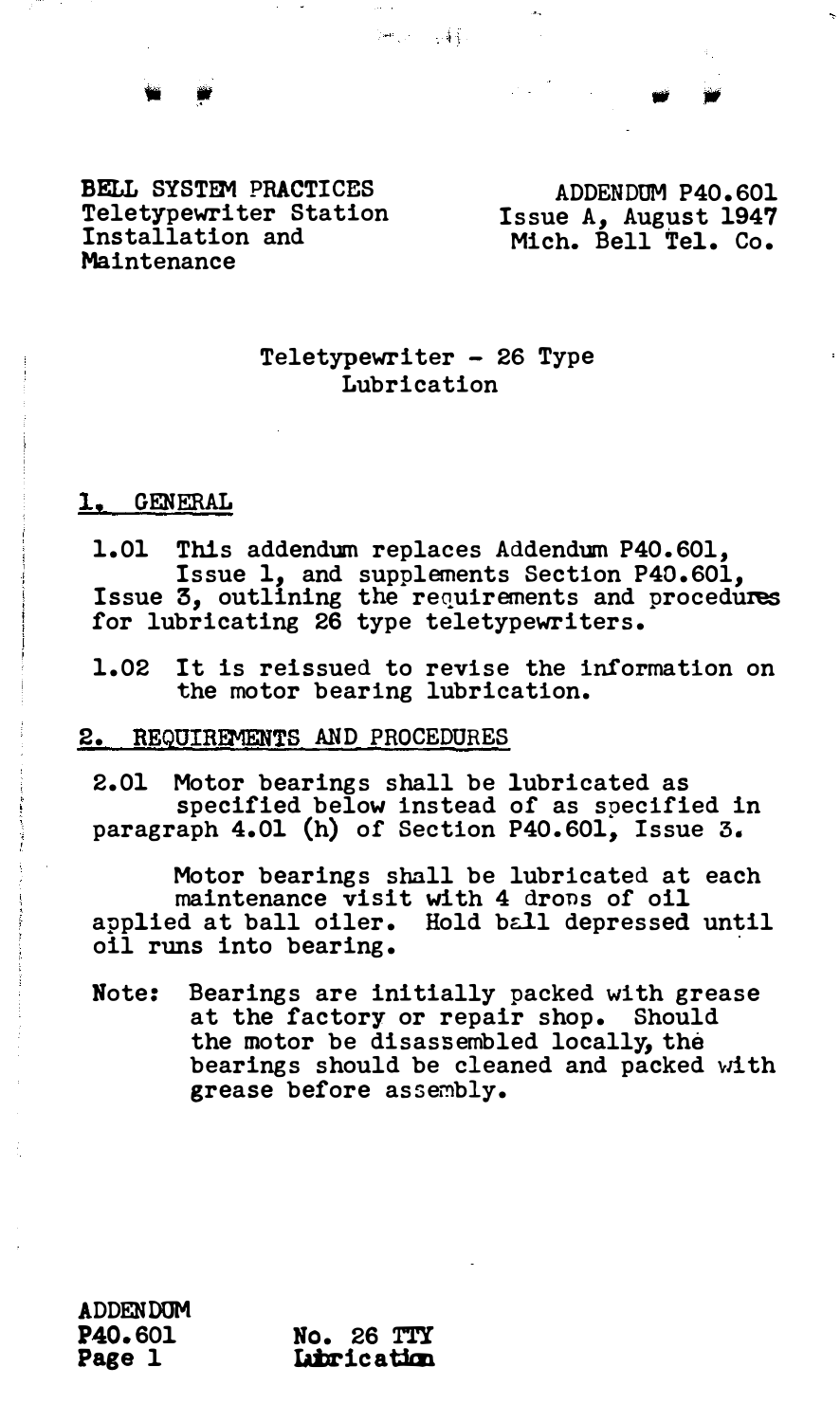こましょう きゅうきょう きょうしょう かいしょう しゅうしょう こうしゅう しゅうしょう こうしん かいしょう あいしゅう かんこう **Beaumont** 

化自动电压 网络阿拉伯 医心包的 医阿拉伯氏综合征 医皮肤病 医阿拉伯氏征 医阿拉伯氏综合征 医血管切除术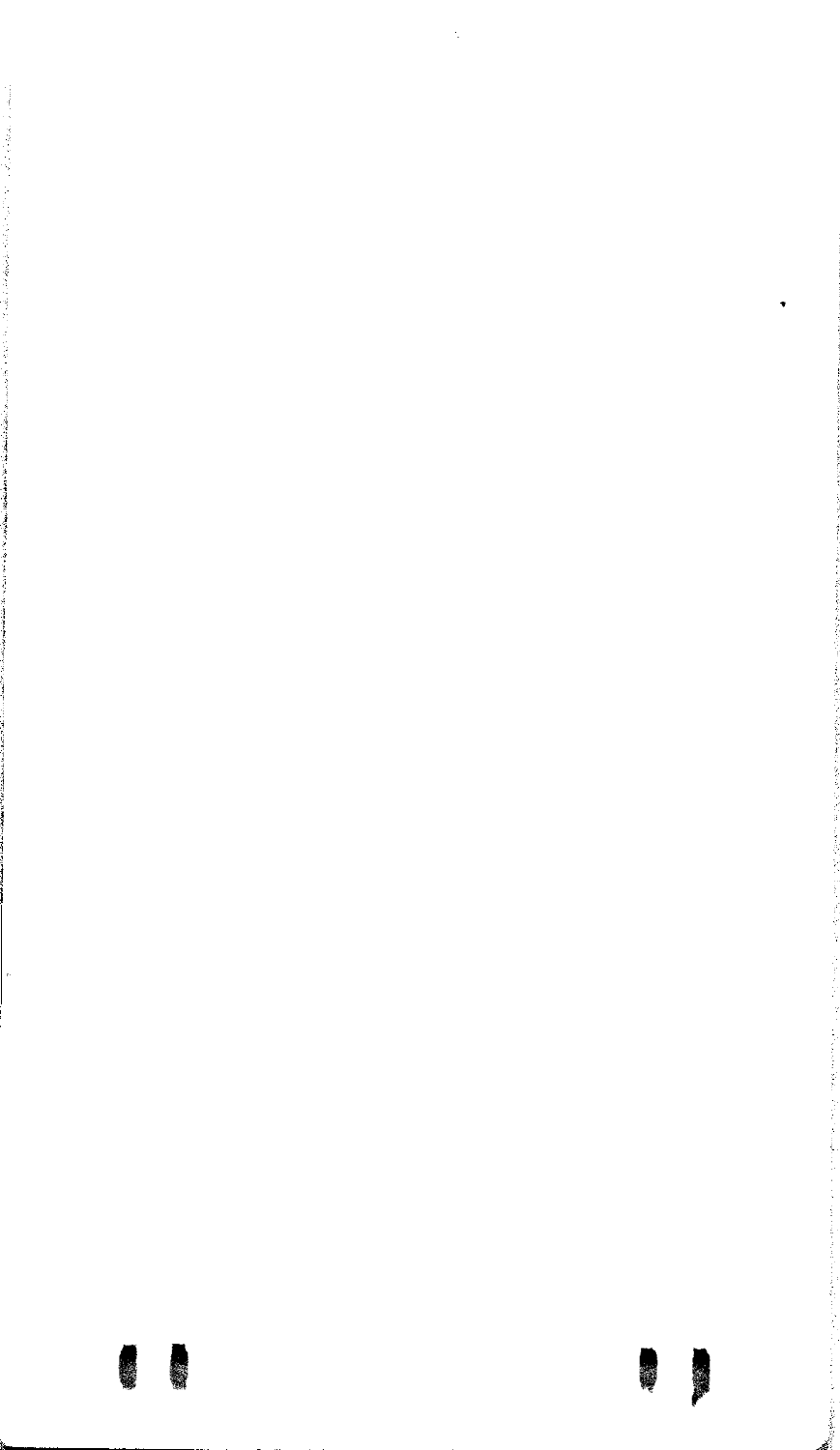BELL SYSTEM PRACTICES Teletypewriter and Manual Telegraph Station and P.B.X. Installation and Maintenance

ADDENDUM P40.601 hsue 1, September, 1939 AT&T Co Standard

## TELETYPEWRITER-26 TYPE LUBRICATION

#### 1. GENERAL

1.01 This addendum supplements Section P40.601, Issue 3, outlining the requirements and procedures for lubricating 26 type teletypewriters.

1.02 It is issued to revise the information on the motor bearing lubrication.

#### 2. REQUIREMENTS AND PROCEDURES

2.01 Motor bearings shall be lubricated as specified below instead of as specified in paragraph 4.01 of Section P40.601, Issue 3.

Motor bearings-Depress ball oiler with nozzle of grease gun and lubricate bearing with one stroke of plunger, after which run motor a few minutes to work out excess grease. After motor has come to rest wipe off excess grease.

- Note: This procedure applies when using KS-8319 grease guns or KS-7461 guns which have had their stroke modified so that they deliver approximately a 1/2" strip of grease per stroke of the plunger. When using an unmodified KS-7461 grease gun, the travel of the plunger should be limited to  $1/4^{\prime\prime}$  for  $1-1/2^{\prime\prime}$ diameter (old style) guns and 1/2" for 2-1/2" diameter guns.
- Caution: Lubrication intervals, specified in other in· atructions, should be closely adhered to as too much grease causes starting switch troubles on synchronous motors, commutator troubles and false grounding oa DC motors and AC series motors.

Note: Replacement bearings should be packed with grease before installation and then be lubricated as above.

#### Addendum

| P40.601 | <b>TELETYPEWRITER</b> |
|---------|-----------------------|
| Page 1  | <b>26 TYPE</b>        |
| 1 Pan   | LUBRICATION           |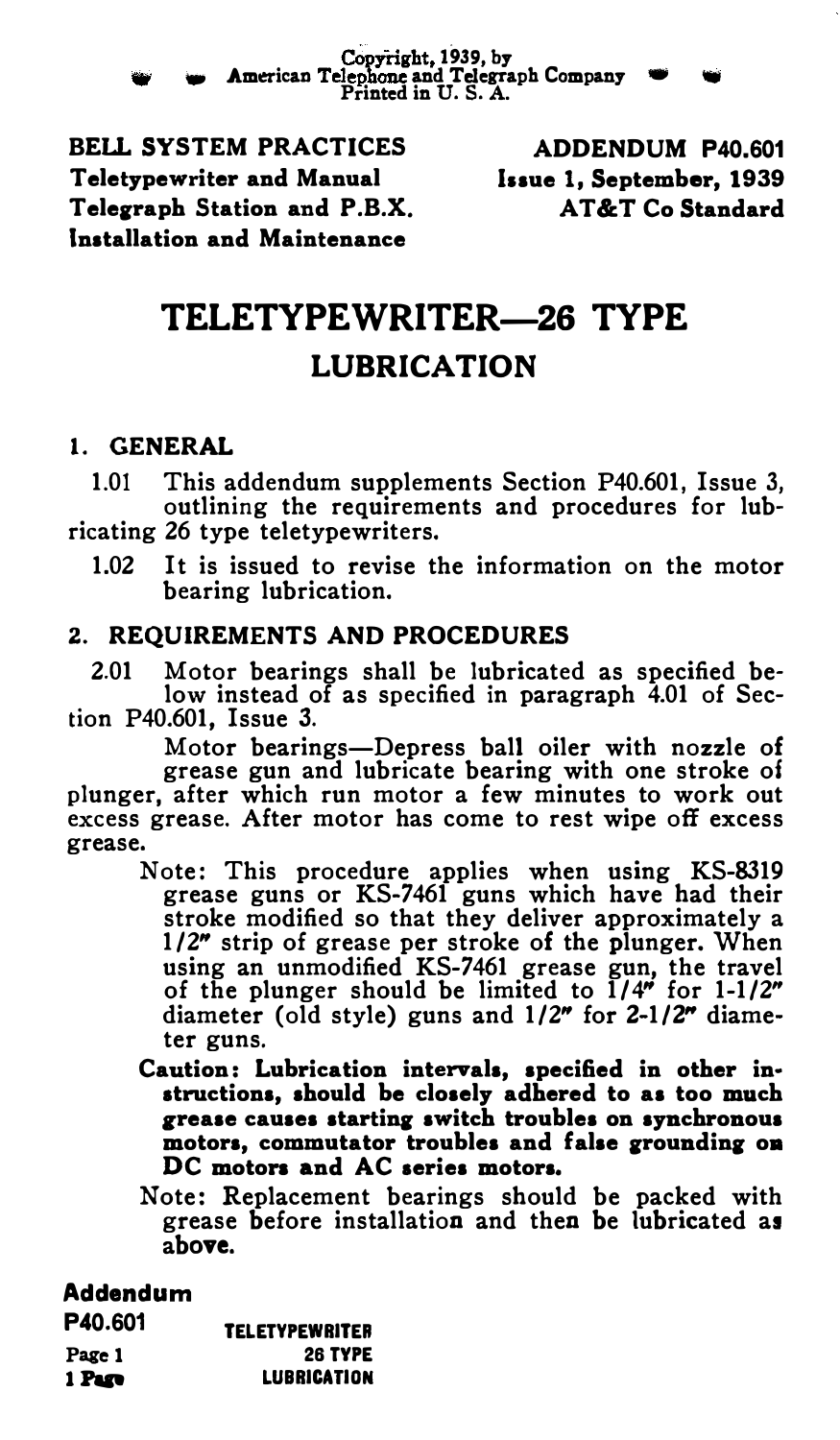**RESIDENCE** 

 $\bar{\alpha}$ 

**A** 

 $\bullet$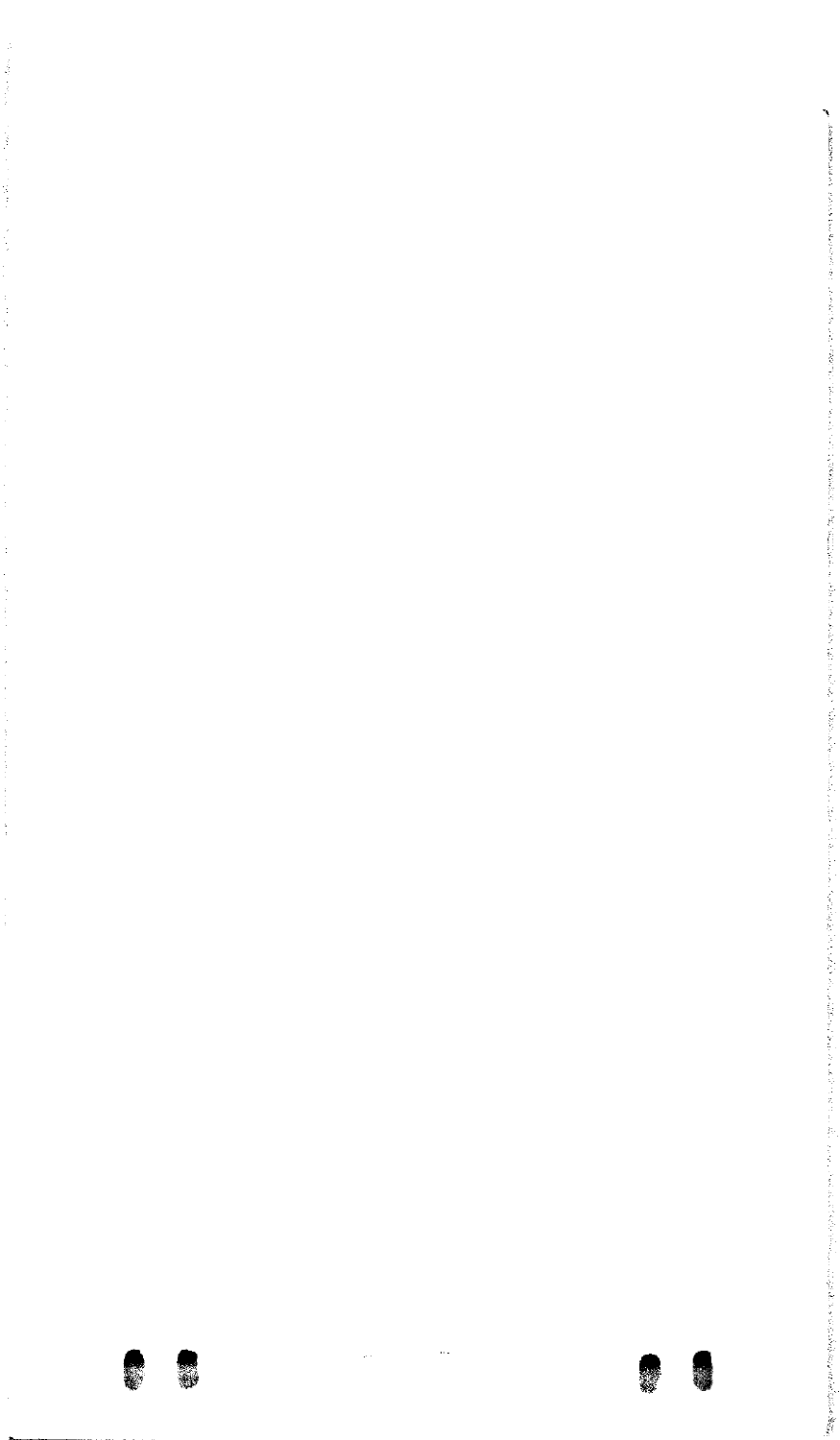BELL SYSTEM PRACTICES Teletypewriter and Manual Telegraph Station and P.B.X. Installation and Maintenance

SECTION P40.601 Issue 3, March, 1938 AT&T Co. Prov. Std.

# TELETYPEWRITER-LUBRICATION OF 26 TYPE

### REQUIREMENTS AND PROCEDURES

#### I. GENERAL

f

 $\chi$ 

1.01 This section covers the lubrication of 26 type teletypewriters in service. It is reissued to cover latest design of type wheel page teletypewriter. Previous issues covered earlier design (24 type) which has been superseded by the 26 type.

1.02 The grease and oils referred to herein are those specified in the section on Teletypewriter Apparatus Lubri-

cation-General Requirements.

1.03 Light mineral oil per KS-6232 and Bell System office machine oil are approved only for use on machines which are required to operate at temperatures below 40• F. (see 2.05).

#### 2. APPLICATION

2.01 Oil should be applied by means of an oil can, preferably one having a slender spout not less than 3" long unless otherwise specified.

(a) In lubricating small parts apply only a single drop of oil so that the oil remains on the part and does not

flow off. Too much oil will give unsatisfactory results.

(b) Oil cups should be well filled.

2.02 Grease should be applied with a KS-7461 grease gun, toothpick, screwdriver blade or similar instrument.

2.03 After lubricating wipe off excess oil or grease which may have found its way onto surfaces not requiring lubrication, being careful to avoid wiping old oil, grease or dirt into spaces between bearing surfaces.

|         | TELETYPEWRITER-               |
|---------|-------------------------------|
| P40.601 | <b>LUERICATION OF 26 TYPE</b> |
|         | <b>REQUIREMENTS AND</b>       |
| Page 1  | <b>PROCEDURES</b>             |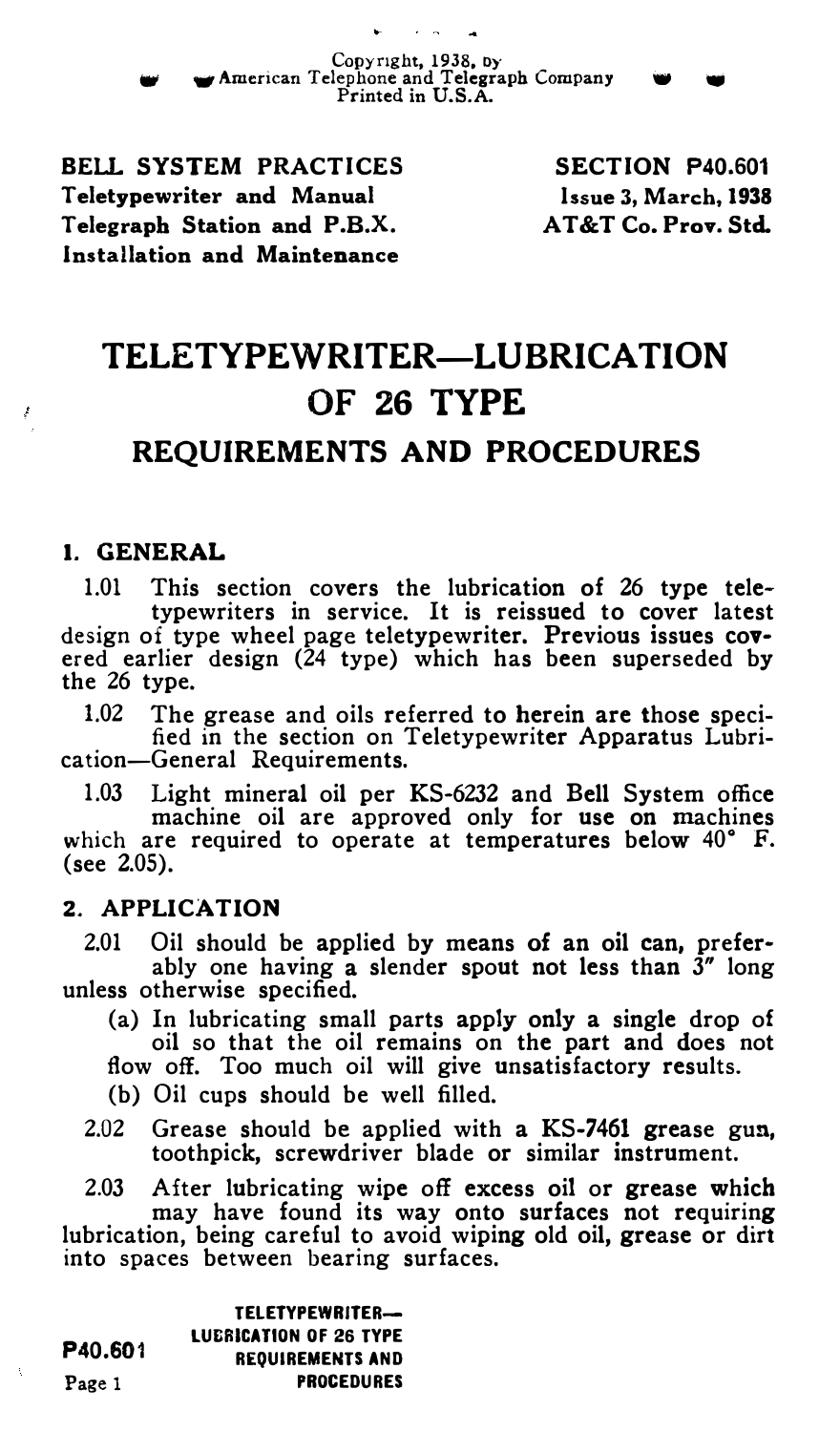2.04 New felt washers and wicks, before being used, should be thoroughly saturated with oil and kneaded by hand Before assembling wicks excess oil should be removed by

squeezing by hand.

2.05 Lubrication intervals shall be as specified in other in-

structions. Machines operating at temperatures below 40• F. which are lubricated with oil, as specified in 1.03, may require more frequent lubrication than those receiving the heavier lubricants, depending on service conditions. Care should therefore be taken to see that the parts are adequately lubricated at all times until a definite schedule is determined.

2.06 When lubricating an entire unit it is recommended that all parts requiring oil lubrication (see 3.01) be oiled, then all parts requiring grease lubrication (see 4.01) be greased.

#### 3. PARTS TO BE LUBRICATED WITH OIL

3.01 The following parts shall be adequately lubricated with oil. Parts marked (†) shall also be lubricated with grease (see 4.01).

#### General

Both loops of all helical springs that exert a nominal tension of less than  $2-1/2$  lbs. (1130 gms.)

#### Typing Units

#### (a) Main Shaft Assembly

- (1) Main shaft bearings-2 oil cups.
- (2) Main clutch-driven member-oil thoroughly both above and below sliding member.
- $(3)$  Cam sleeve assembly-oil thoroughly between sliding clutch member and clutch engaging cam sleeve collar.
- (4) Clutch throw-out lever-2 bearings and extension which engages driven clutch.
- (5) Brake rollers.
- (6) Selector cam sleeve assembly.
	- (a) Shaft bearings-fill oil hole in upper end of shaft.
	- (b) Selecting cam surfaces.
	- (c) Friction clutch felt washers-saturate.

a a se estado de seu alterador de seu alterador de seu alterador de seu alterador de seu alterador de seu alte

(d) Armature lever cam felt washer-saturate.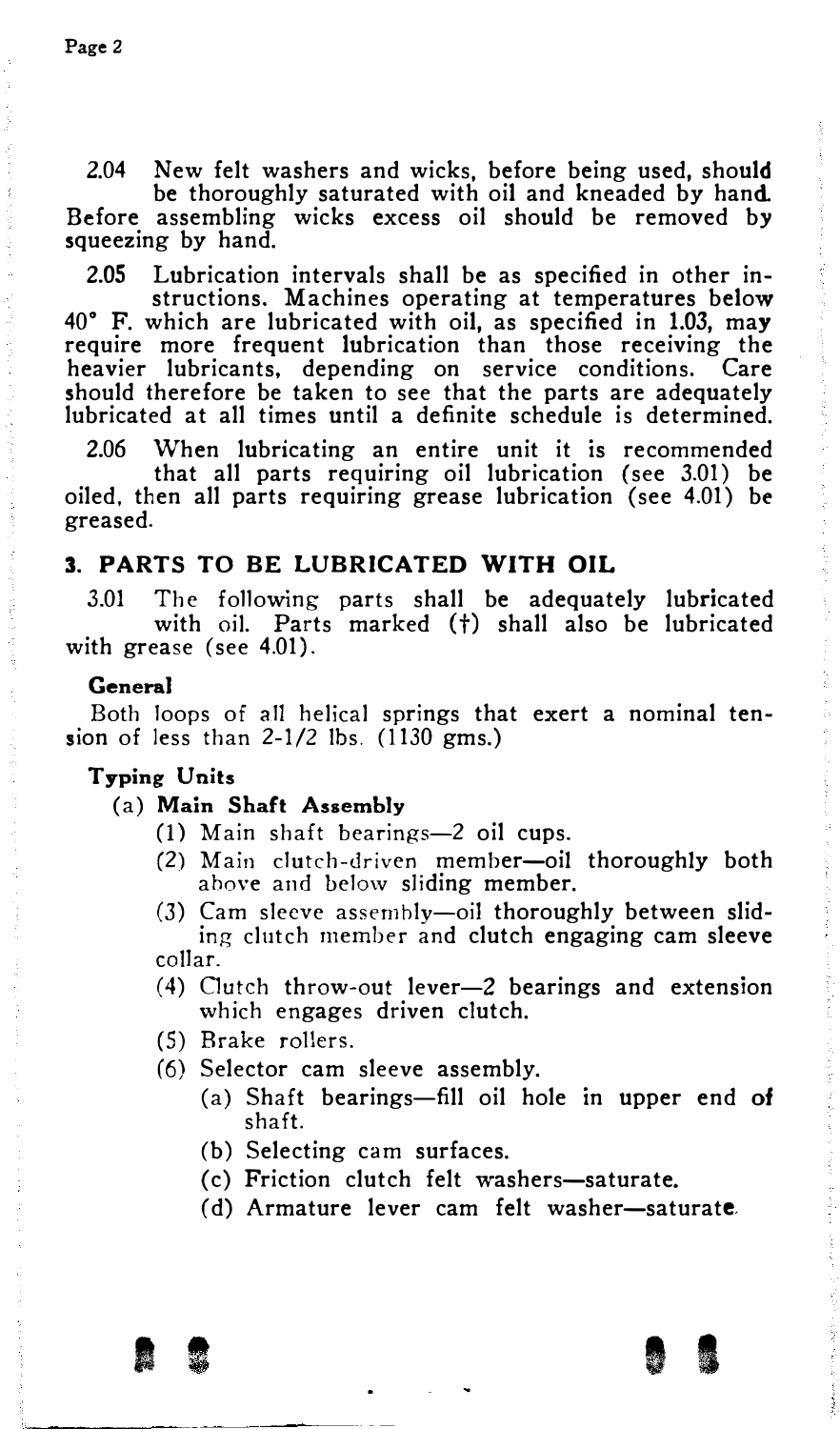- Note; To oil friction clutch felt washers hold driving discs apart with screwdriver and saturate washers. Do this at two diametrically opposite pomts on the washers.
- Caution: Press screwdriver into felt washer sufficiently so that it does not burr driving diaca when twiated to separate the discs.

#### (b) Selecting Mechanism

 $\mathbf{I}$ 

- $(1)$  Selector levers and swords-drop oil between separatmg plates of swords and levers.
- (2) Transier levers-all points of contact.
- �3) Code disc levers-drop oil between separators and on pivot bearings ;- connections with code discs. See  $4.01$  (b) (1).
- (4) Code disc bearing.
- (5) Type wheel stop pins-at guide slots and rollers.
- �6) Armature lever-2 pivot screws. Caution: Be careful that no oil or grease reachea that part of armature opposite magnet core ends.
- (7) Selector arrn-2 pivot screws, 2 sword contact points, locking wedge tip, and detent.
- (8) Locking lever-separator surface and locking tip.
- $(9)$  Transfer bail roller.
- (10) Transfer bail shaft-felt washers-saturate.
- (11) Range finder-trip latch, trip latch plunger, bell crank lever, and stop lever.

#### (c) Front Shaft Assembly

- (1) Front shaft-fill hole in top of shaft.
- (2) Clutch throw-out lever-2 bearings.
- (3) Clutch driven member-oil thoroughly both above and below sliding member.
- (4) Cup at lower end of shaft-several drops.
- (5) Type wheel lifting bail shaft-saturate 2 felt washers.
- $\dagger$ (6) Type wheel lifting bail rollers and felt wicksaturate.

#### (d) Function Mechanism

- (1) Function bail-saturate felt washer and wick.
- t(2) Function roller.
	- (3) Function pawl pivots.

P40.601 Page 3 TELETYPEWRITER-LUBRICATION Of 26 TYPE REQUIREMENTS AND **PROCEDURES**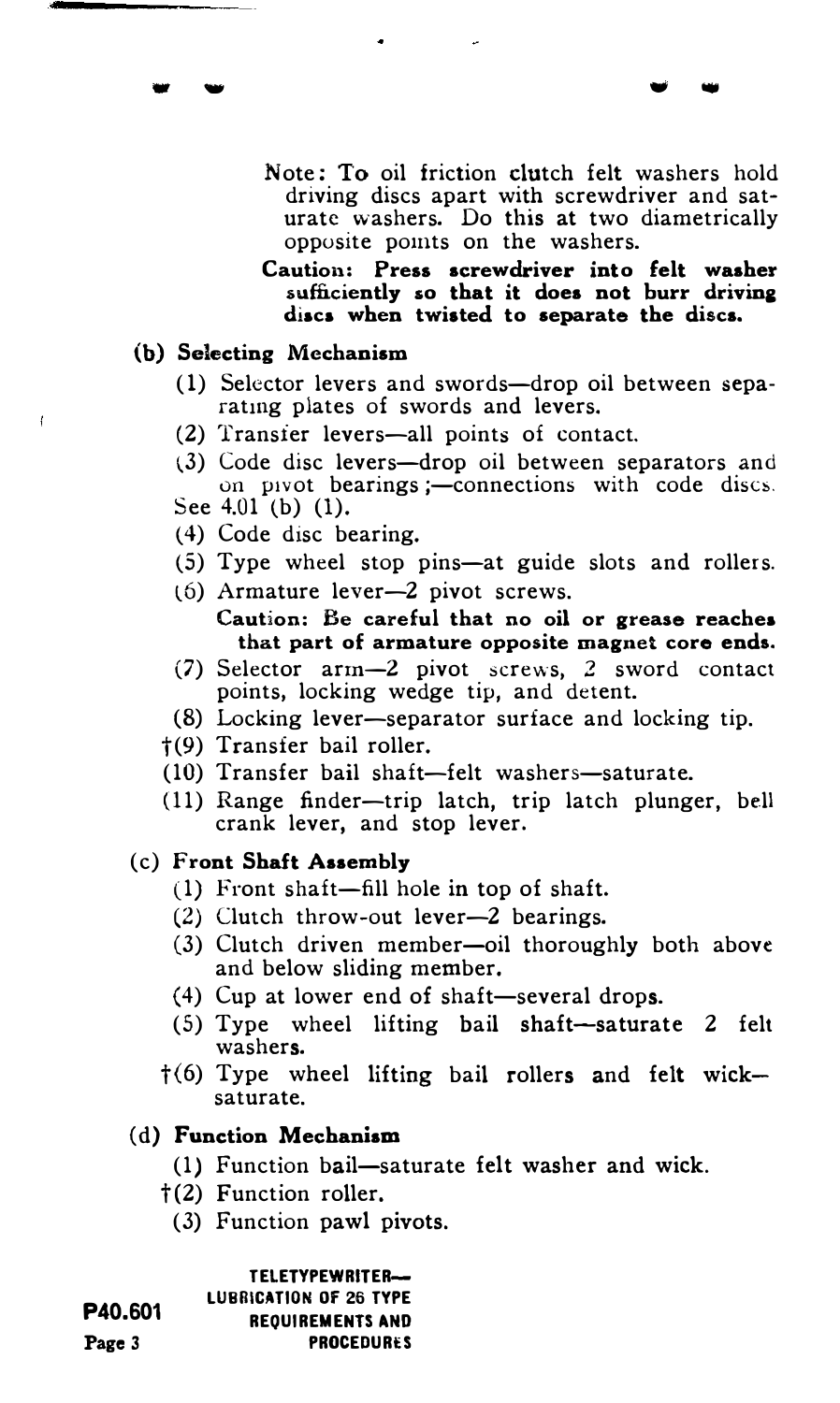- 14) Function pawl latches-pivot and guide slot.
- [5) Function levers-pivot, guide slot, and point of contact with function arm.
- (6) Function intermediate levers-pivot, and guide slot.
- (7) Type wheel shift assembly-entire slide assembly at stud, shift plate at guide, detent lever at bear-
- ing and bushing, and felt washers-saturate.
- (8) Shift and unshift levers-pivots.
- (9) Space cut-out levers-oil pivots.
- (10) Line feed mechanism.
	- (a) Line feed bail-2 pivots.
	- t(b) Line feed roller.
		- (c) Line feed pawl shaft-2 bearings.
		- (d) Line feed pawl-pivot, points of contact with ratchet, and eccentric stop.
	- t(e) Line feed detent roller.
		- (f) Line feed detent arm pivot.
- (11) Carriage return release lever link shoulder screw
- (12) Break lock lever latch pivot. Also points of contact with break lock release lever and break lock operating lever.
- (13) Printing bail-2 pivots.
- (14) Printing hammer-at guide and shoulder screws.
- (e) Type Wheel Shaft Assembly
	- (1) Friction clutch felt washers-saturate. Note: See note under 3.01 (a) (6).
	- (2) Main bearings-oil groove in upper bearing.
		- Caution: Care should be taken to see that sufficient oil gets into the interior of shaft housing to saturate felt wick wrapped around shaft.
	- (3) Type wheel drive arm at slot.
	- (4) Type wheel stop arm latch-pivot, guide and latch face.
	- (5) Type pallets-brush pallets and guides with light oil per 1.03 when assembling.
	- (6) Type wheel shaft gear hub-2 oil holes.

#### (f) Ribbon Feed Mechanism

- (1) Ribbon feed arm (vertical) pivot.
- $(2)$  Ribbon feed pawl arm (horizontal) pivot.
- (3) Ribbon feed pawl pivot.



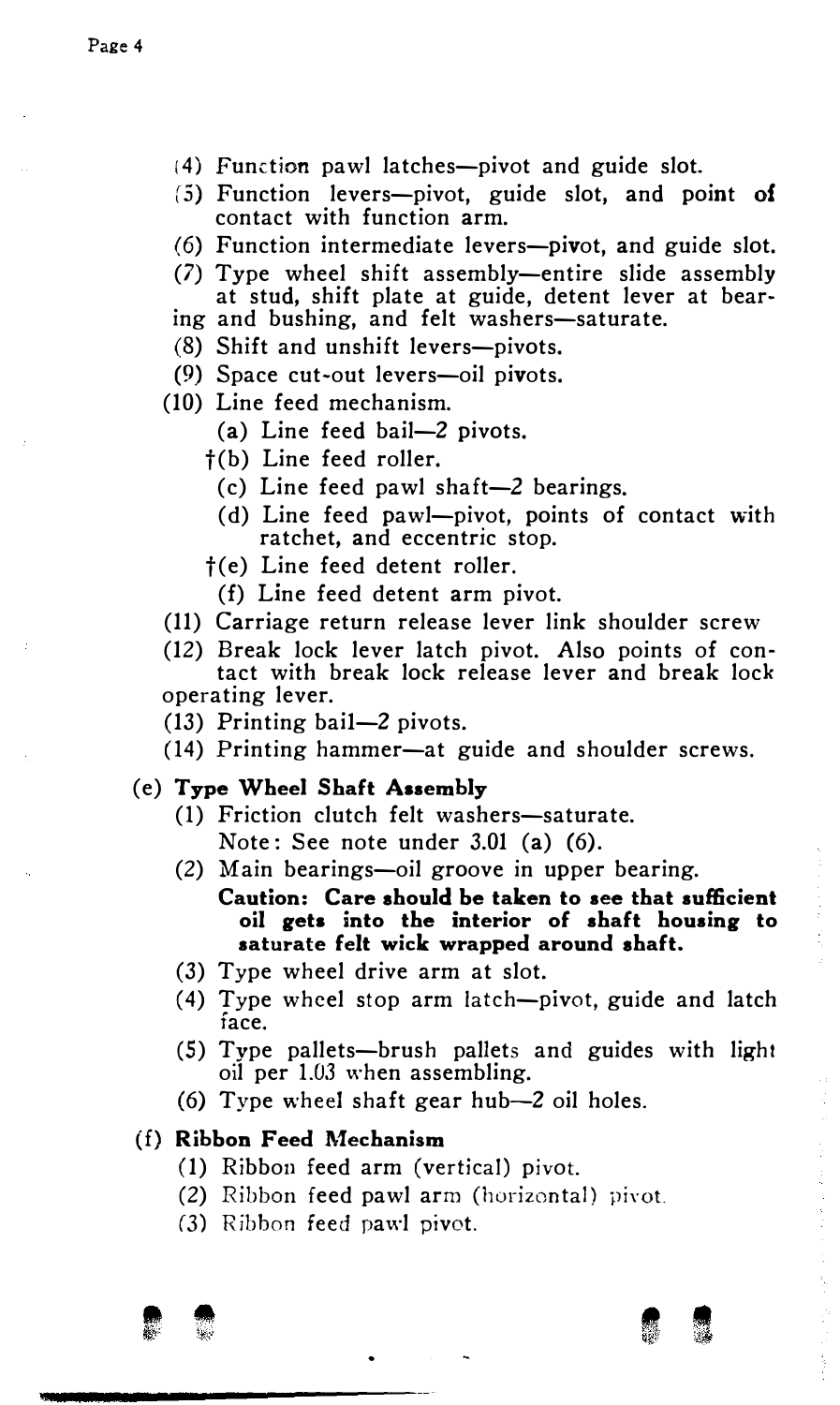- (4) Ribbon feed reverse lever pivot.
- (5) Ribbon feed ratchet bearing felt washer-saturate.

#### (g) Platen Carriage Mechanism

- (1) Spacing pawl yield spring and bushing.
- (2) Spacing pawl cut-out latch pivot.
- (3) Spacing shaft (assembly)-2 bearings, saturate felt washers.
- (4) Spacing retaining pawl pivot.
- (5) Carriage return lever pivot.
- (6) Carriage return lever latch pivot.
- (7) Carriage return release lever pivot slot.
- (8) Carriage return release plunger-bearings.
- (9) Dash pot lever pivot.
- (10) Dash pot piston rod-one drop rubbed over surface of rod.
- (11) Carriage return spring-oil thoroughly when assembling; oil through 3 holes in spring drum for subsequent lubrication.
- (12) Carriage return spring drum-saturate felt washers on hub and oil end of hub at nut.
- (13) Platen carriage.
	- (a) Carriage support-tracks and ball bearings.
	- (b) Platen roll bearings-two.
	- (c) Pressure roll assembly-4 roller shaft bearings, 2 release shaft bearings, 1 release lever cam surface and 2 assembly guide pins.

(d) Platen crank handle bushing.

- (14) Margin bell hammer pivot.
- (15) Margin bell hammer pawl pivot.
- (16) Margin bell adjusting bracket-lower surface.

#### Keyboard and Base Unit

#### (h) Bottom Side of Keyboard

- (1) Code bars-in slots and rollers.
- (2) Universal bar pivot screw bearings.
- (3) Trip off pawl link-joint.
- (4) Key levers on key lever shaft and rear comb.
- (5) Locking levers-between pins in code bars

#### (i) Top Side of Keyboard

(1) Key levers-in front comb.

P40.601 Page 5 TELETYPEWRITER-LUBRICATION OF 26 TYPE REQUIREMENTS AND PROCEDURES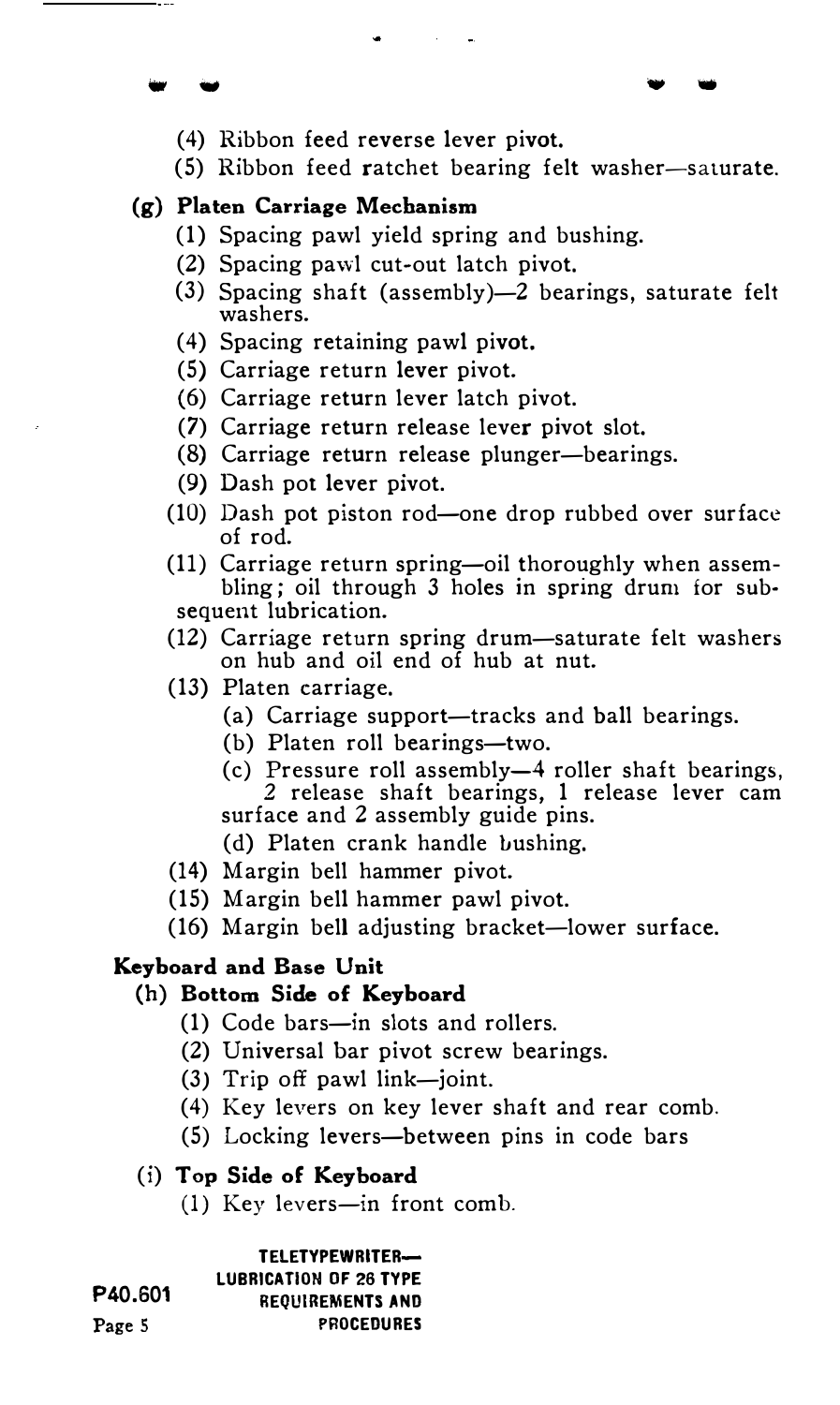- (2) Space bar loop-on space bar loop shaft.
- (3) Keyboard shaft-2 oil cups.
- (4) Keyboard clutch sliding member.
- (5) Cams-surfaces of all six.
- (6) Locking loop pilot screw bearings and roller.
- (7) Contact lever pivoting shaft and guide comb.
- (8) Locking levers in locking lever comb.
- (Y) Clutch throw-out lever bearings.
- (10) Trip-off and clutch lever pawls.
- (II) Repeat space rod at each end.
- (12) Intermediate shaft gear-3 oil holes in center of plate on upper gear.

#### 4. PARTS TO BE LUBRICATED WITH GREASE

4.01 The following parts shall be adequately lubricated with grease.

#### General

Both loops of all helical springs that exert an average tension of 2-1/2 lbs. (1130 gms.) or more.

#### Typing Unit

#### (a) Main Shaft Assembly

- (1) Function, operating and printing cams.
- (2) Type wheel lifting bail cams.

#### (b) Selecting Mechanism

- (1) Code disc levers-connections with code discs when assembling. See 3.01 (b) (3).
- (2) Code disc bearings-grease when assembling.
- (3) Transfer bail yield springs at points of contact with bail and selector levers.
- (4) Transfer lever lock arm.
- (5) Transfer bail roller.

#### (.:) Front Shaft Mechanism

- (1) Front shaft cam surfaces.
- (2) Front shaft clutch throw-out lever stud.
- (3) Type wh eel lifting bail cam rollers.

#### ·d) Function Mechanism

- (1) Function roller.
- (2) Fur,ction pawls-guide slot and latch points.



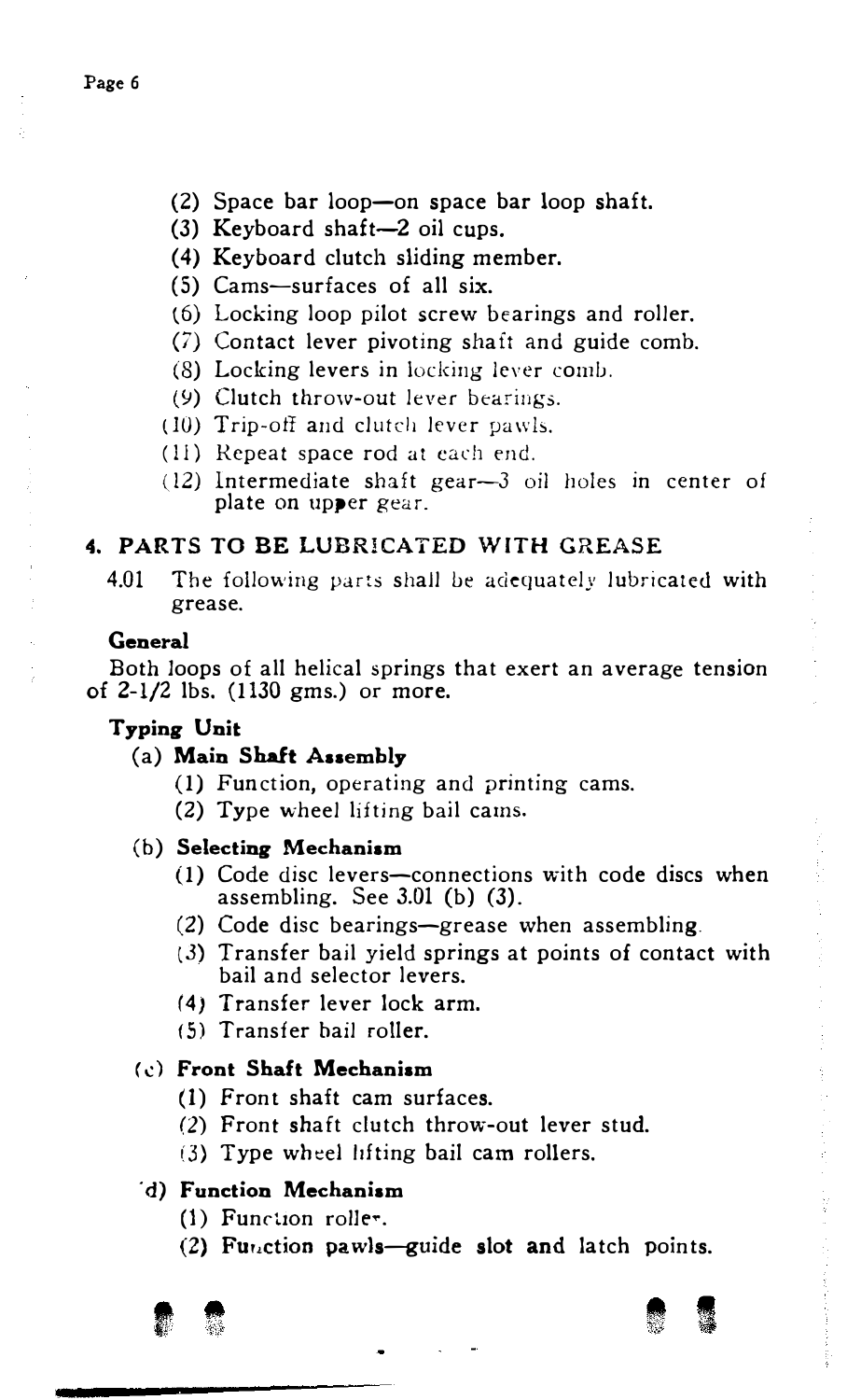- $(3)$  Function pawl latches—latch tip and point of contact between function pawl latches and stop.
- (4) Type wheel shift assembly-type wheel fork and lifting bail stud; entire slide assembly at stud.
- (5) Shift and unshift levers-forks.
- (6) Line feed bail-surface on which roller bears.

- - - -

ن المعاشر ال

- (7) Line feed bail link-shoulder screw and point of engagement with bail.
- (8) Line feed roller.
- (9) Line feed ratchet teeth-grease all lightly.
- (10) Line feed detent roller.
- (11) Single-double line feed lever-points of contact with pawl.
- (12) Carriage return release lever link guide slot.

#### \C) Ribbon Feed Mechanism

- (1) Ribbon feed arm (vertical)-upper and lower contact points.
- (2) Ribbon feed pawl-at points of contact with ribbon reverse lever, detent stud and retaining pawl shift stud.
- (3) Ribbon feed reverse lever-reverse engagement points and detent.
- (4) Ribbon feed ratchet teeth.
- (5) Ribbon feed ratchet friction spring.

#### ,f) Platen Carriage Mechanism

- (1) Spacing pawl guide slot, and cut-out stud.
- (2) Spacing pawl latch at latch point.
- (3) Spacing shaft ratchet teeth and spacing rack and gear teeth.
- (4) Spacing retaining pawl at point of contact with carriage return lever.
- (5) Carriage return lever latch shoulder.
- (6) Carriage return lever latch at latch point.
- (7) Carriage return release lever-tip end and point of contact with carriage return release plunger.
- (8) Dashpot lever at points of contact with piston and carriage stop extension.
- (9) Platen crank shaft-sparingly.
- (g) Gears
	- (1) Motor gear teeth.

P40.601 Page 7 TELETYPEWRITER-LUBRICATION OF 26 TYPE REOUIREMENTS ANO PROCEDURES